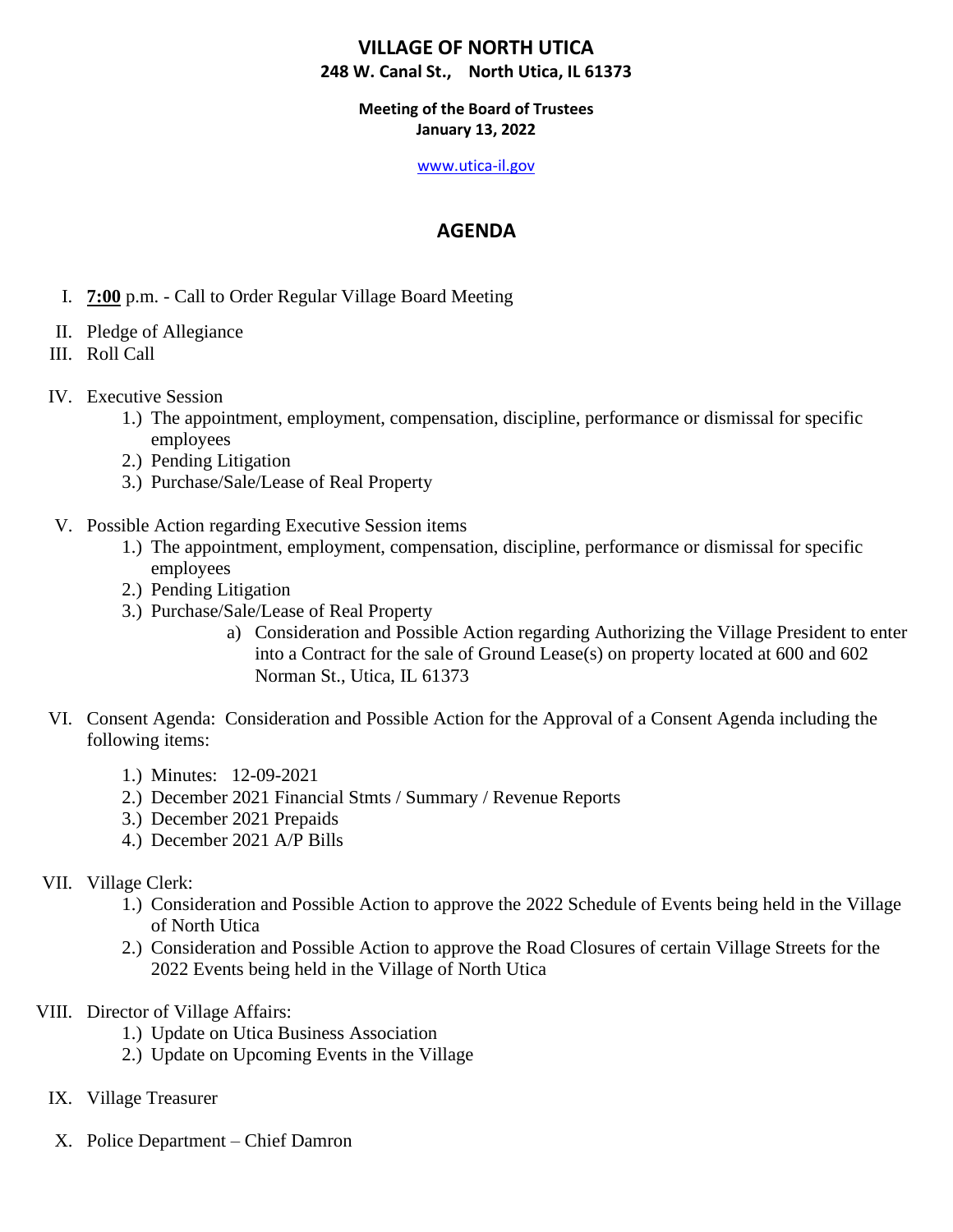## **Meeting of the Board of Trustees January 13, 2022**

#### [www.utica-il.gov](http://www.utica-il.gov/)

- XI. Building / Zoning Enforcement Officer
- XII. Maintenance Department / Public Works Director
	- 1.) Update Upcoming / Ongoing projects in the Village
	- 2.) Consideration and Possible Action to authorize the Village President to enter into a CCA Agreement with IEPA
- XIII. Village Engineer
	- 1.) Update Upcoming / Ongoing projects in the Village
	- 2.) Update DCEO Grant Application: Rebuild Downtown & Main Street Program Grant
- XIV. Village Attorney
- XV. Village President:
	- 1.) Assignment of Committees
- XVI. Committee / Trustee Reports: 1.) Trustee Reports
- XVII. Public Comment
- XVIII. Adjournment

Posted 01-11-2022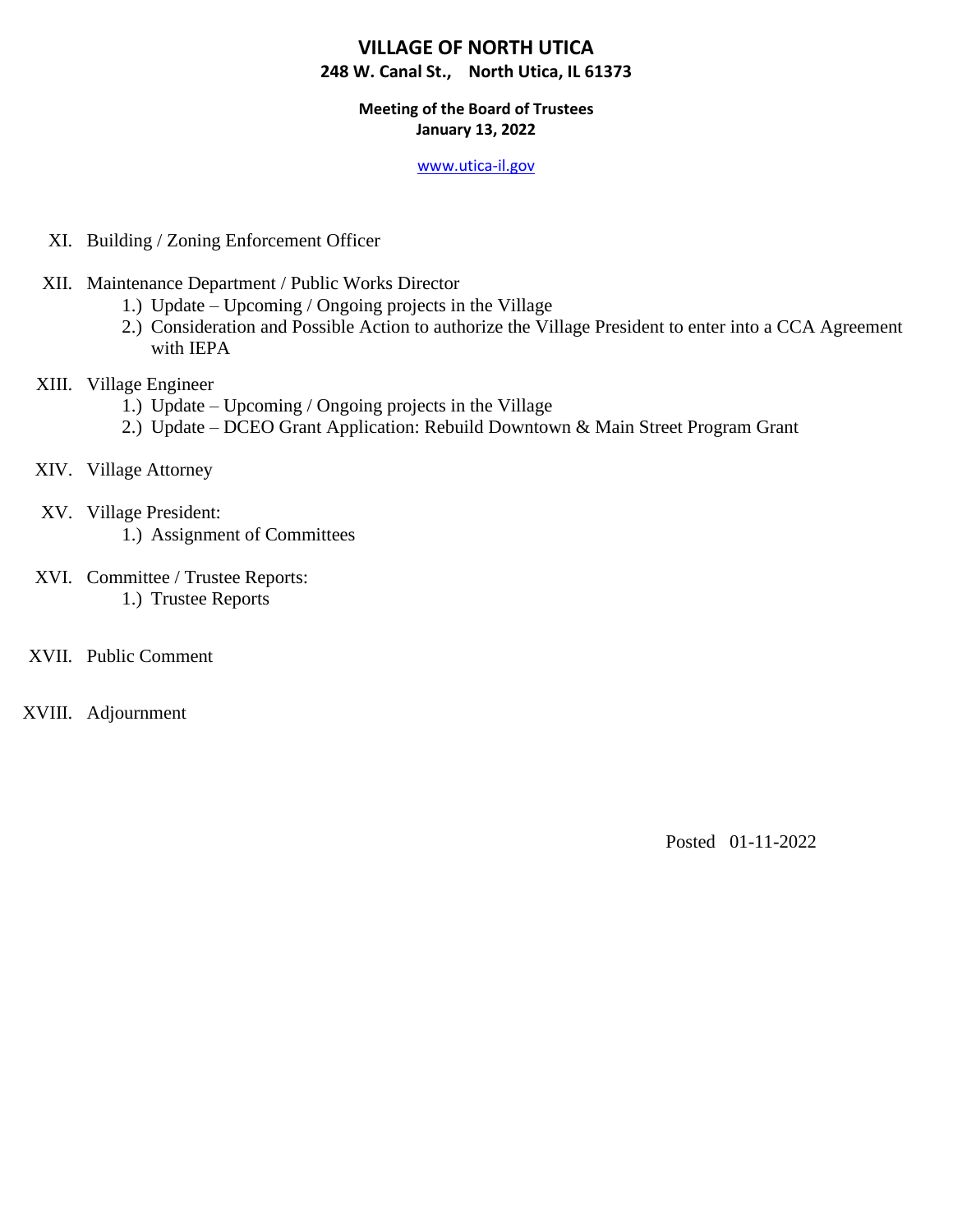### **Meeting of the Board of Trustees January 13, 2022**

#### [www.utica-il.gov](http://www.utica-il.gov/)

### MINUTES

At 7:00 pm the Meeting was called to Order by Village President David Stewart who then led the Pledge of Allegiance. Village Clerk Laurie Gbur recorded the meeting attendance. Present at the meeting were Trustees John Schweickert, Nate Holland, Mary Pawlak, Debbie Krizel. Kylie Mattioda and Jim Schrader. Also present were Village Attorney Herb Klein and Village Engineer Kevin Heitz. Director of Village Affairs Jamie Turczyn, Village Treasurer Jill Margis, Police Chief Rodney Damron and Public Works Director / Zoning Enforcement Officer Curt Spayer were absent from the meeting.

At 7:03 pm it was motioned by Trustee Holland, seconded by Trustee Pawlak to enter Executive Session for the purpose of:

1.) The appointment, employment, compensation, discipline, performance or dismissal for specific employees

2.) Pending Litigation 3.) Purchase/Sale/Lease of Real Property All in Favor Motion Carried

At 8:18 pm it was motioned by Trustee Krizel, seconded by Trustee Pawlak to reconvene the meeting. All in Favor

Motion Carried

It was then motioned by Trustee Schweickert, seconded by Trustee Pawlak to approve an Ordinance to authorize the Village President to enter an Agreement to market and auction the cell tower ground leases located at 600 & 602 Norman St., Utica, IL 61373, on behalf of the Village of North Utica. ORD 2022-01

5 Yes 1 No (Schrader) Motion Carried

Consent Agenda: It was motioned by Trustee Schrader, seconded by Trustee Pawlak to approve the Consent Agenda as follows:

1.) Minutes: 12-09-2021

- 2.) December 2021 Financial Stmts / Summary / Revenue Reports
- 3.) December 2021 Prepaids
- 4.) December 2021 A/P Bills
- 6 Yes

Motion Carried

Village Clerk:

2022 Schedule of Events being held in the Village - It was motioned by Trustee Holland, seconded by Trustee Krizel to approve the 2022 Schedule of Events being held in the Village of North Utica, as presented.

6 Yes

Motion Carried

2022 Event Road Closures – It was motioned by Trustee Schweickert, seconded by Trustee Schrader to approve the 2022 Event Road Closures from events being held in the Village of North Utica, as presented.

6 Yes

Motion Carried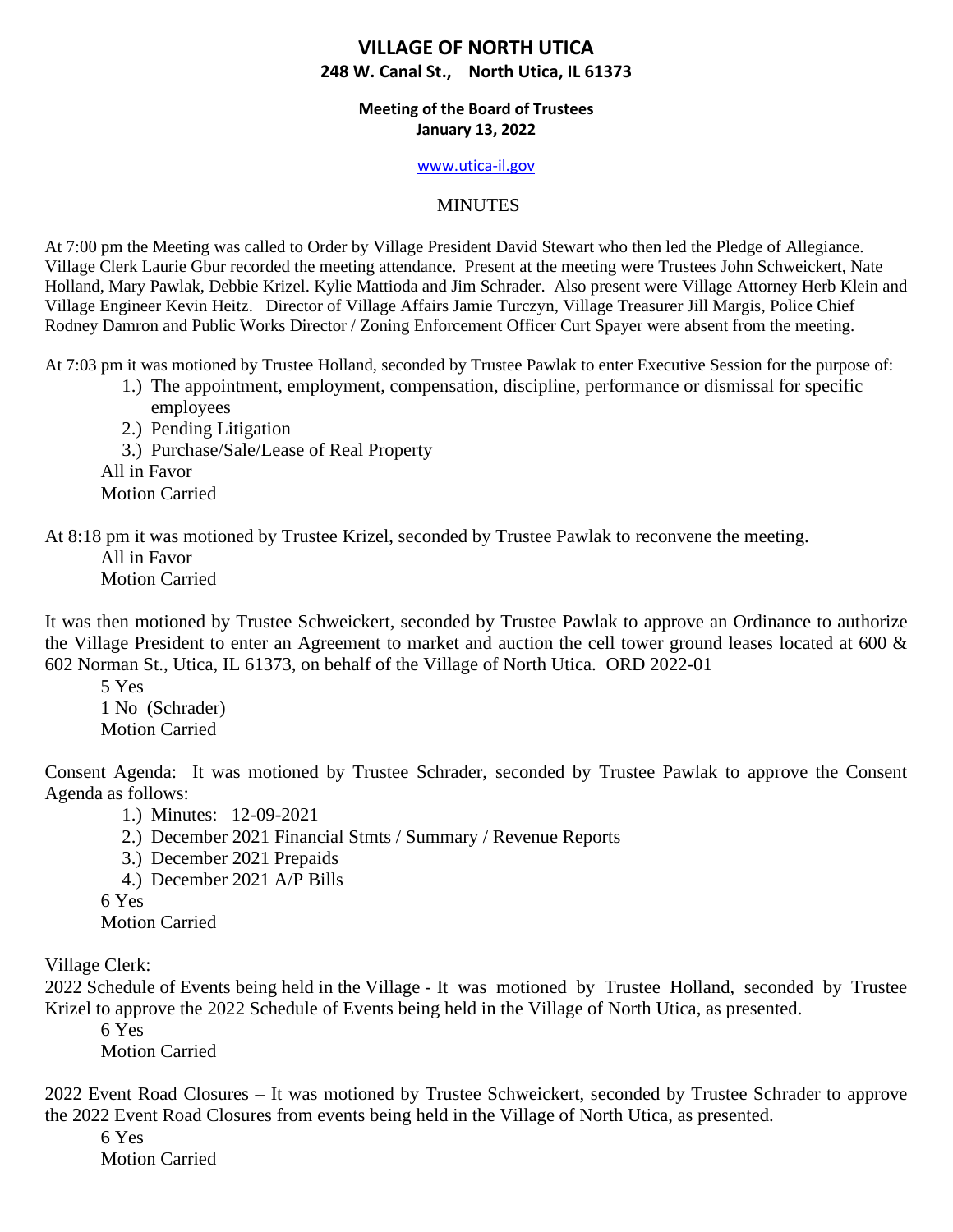### **Meeting of the Board of Trustees January 13, 2022**

#### [www.utica-il.gov](http://www.utica-il.gov/)

## **MINUTES**

Director of Village Affairs: Absent

Village Treasurer: Absent

Police Department – Chief Damron: Absent

Building / Zoning Enforcement Officer: Absent

Maintenance Department: In the absence of Public Works Director Spayer, Mayor Stewart provided a brief summary of the department.

2022 Project List – Mayor Stewart, Public Works Director Spayer, Village Engineer Heitz, Village Clerk Gbur and Director Turczyn will be meeting to discuss and compile a list of the 2022 Village projects. A list will be provided at the February meeting.

IEPA Agreement – It was motioned by Trustee Krizel, seconded by Trustee Holland to approve the CCA Agreement between the Village of North Utica and IEPA.

6 Yes Motion Carried

Village Engineer: Village Engineer Kevin Heitz provided a brief summary of the ongoing and upcoming projects in the Village.

DCEO Rebuild Downtown & Mainstreet Program Grant Application - The Village has been working on the Project Plans for the Mini Shops to be located on the Villages' property located on the northwest corner of Mill St. & Church St. The Village provided data, project plans, a project scope and narrative, and letters of support to NCICG to finalize the Grant Application. Applications are due in January and Grants will be awarded in April.

Rt. 6 & Rt. 178 Intersection Utility Relocation – The Village portion of the utility relocation has been completed; the project is scheduled to begin in Spring.

2022 MFT Road Project - Engineer Heitz will provide an assessment of Village Streets for the 2022 MFT Road Project at the February meeting.

Village Attorney: NONE

Village President: Committee Assignments – Governmental Affairs Committee – Trustees Schweickert, Krizel & Schrader Fire Department / School Committee – Trustees Mattioda, Pawlak & Schweickert Zoning Ordinance Review Committee – Trustees Krizel, Schrader & Holland

Village Administrative Building - Mayor Stewart stated that the Village Administrative Offices will begin moving to the new building on January 18<sup>th</sup>. The computer system and phone system will be working in the new building and the office will be tentatively open on January 19<sup>th</sup>.